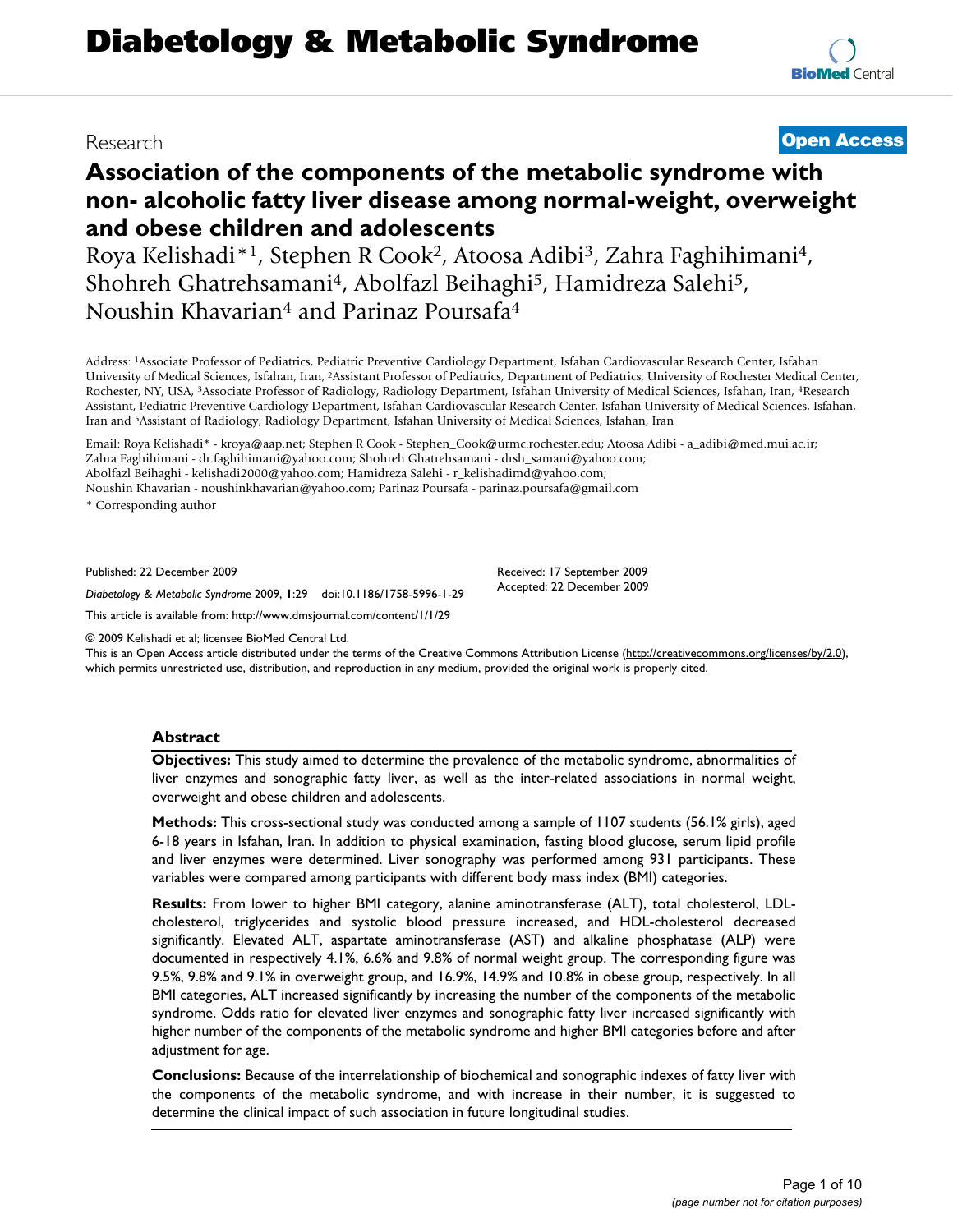## **Introduction**

Overweight and obesity in children have become a worldwide problem, no more limited to high-income countries; among developing countries, the Middle East has one the highest rates of childhood obesity [1]. In Iran, the national prevalence of overweight and obesity among 6- 18-year-old students is reported to be 13.4%, with large variations between different provinces [2], and as high as 28.9% in students aged 11-18 years in the capital city [3].

Metabolic syndrome, which is a constellation of metabolic abnormalities including insulin resistance, hyperinsulinemia, glucose intolerance, dyslipidemia, and hypertension, is common in overweight youths, affecting around 30% of overweight children and adolescents in the United States [4]. It probably plays an important role in developing type 2 diabetes and atherosclerotic cardiovascular diseases [5]. Nonalcoholic fatty liver disease (NAFLD) is another consequence of obesity and is related metabolic disorders [6]. Since obesity and diabetes are the two most common risk factors for NAFLD development, they can, at least partially, induce peripheral insulin resistance. However, an independent association of NAFLD with insulin resistance, as suggested by epidemiologic studies [7], has been confirmed through the use of the clamp technique. NAFLD includes different ranges of liver pathologies and outcomes from simple steatosis to nonalcoholic steatohepatitis (NASH) [6]. The latter could be more severe in children from special ethnic groups, such as Hispanics and Asians [8]. NAFLD usually develops in children who are obese [9]. While abnormalities of liver enzymes in pediatric NAFLD are moderate [8], a correlation between degree of obesity and severity of hepatic steatosis at ultrasonography has been reported [9,10]. Among adults, NAFLD markers such as alanine aminotransferase (ALT) might predict metabolic syndrome, independently. Such experience is very limited in the pediatric age group. A study in children and adolescents found a strong association of the metabolic syndrome with elevated ALT levels, and this association existed in a graded fashion across the number of metabolic components [11]. Thus, early diagnosis of overweight in children is a valuable goal in order to limit obesity development as soon as possible [8]. Although Asian children are suggested to have an ethnic predisposition to increased waist circumference [12] and metabolic disorders notably dyslipidemia even in those with normal weight (13, 14), data about the association of NAFLD and metabolic syndrome in children are scarce not only in Iran, but in Asia. The present survey aimed to collect relevant data on the prevalence of metabolic syndrome, abnormalities of liver enzymes and sonographic fatty liver, as well as the interrelated associations in a representative sample of overweight/obese children and adolescents. To the best of our knowledge, this is the first study of its kind not only in

Iran, but also in the Eastern Mediterranean region, and the findings might be used for future ethnic comparisons.

### **Methods**

This cross-sectional population-based study was conducted in 2006-2007 in Isfahan, the second large city in Iran. It met the ethical guidelines of the Declaration of Helsinki and was approved by the Ethics Committee of Isfahan Cardiovascular Research Center, Isfahan University of Medical Sciences (ICRC-IUMS) (NIH Code: FWA 0000t8578).

#### *Study population*

The target population was school students in Isfahan aged 6 to 18 years. After necessary arrangements with authorities of the Provincial Education and Training office, the project team selected the students by multistage-random cluster sampling from elementary, intermediate and high schools in different areas of Isfahan. Initially, the project team randomly selected sectors based on the data of the Provincial Education and Training office. Then, schools were stratified according to the location within the sectors, taking into account the proportion of different types of schools (public or private) to avoid socioeconomic bias. In each randomly selected school, a proportional two-stage cluster sample of students was selected. Then, schools were the primary units (clusters) and students within the schools were the secondary units. Students were coded and were randomly selected using random number tables.

Those with mental retardation, any chronic medical problem, long-term medication use for any health disorder, signs compatible with genetic syndromes as abnormal face, history of any kind of infectious or non-infectious hepatic disorder were not included to the study. As alcohol use is forbidden in our country, none of the individuals had used alcoholic beverages.

In the first step, weight and height of 7554 randomly selected students were measured in their schools [15], and after calculation of their body mass index (BMI.) as weight (Kg) divided by height squared  $(m^2)$ , they were categorized into three groups of normal weight, overweight (BMI of 85 to 94th percentile) and obese (BMI equal or greater than 95th percentile) based on the BMI charts of the US centers for disease control and prevention [16]. Then a random sample was selected from each BMI group, and students were included in the study after full explanation of the study protocol and obtaining written informed consents from parents and oral assents from students. The whole study was provided free of charge.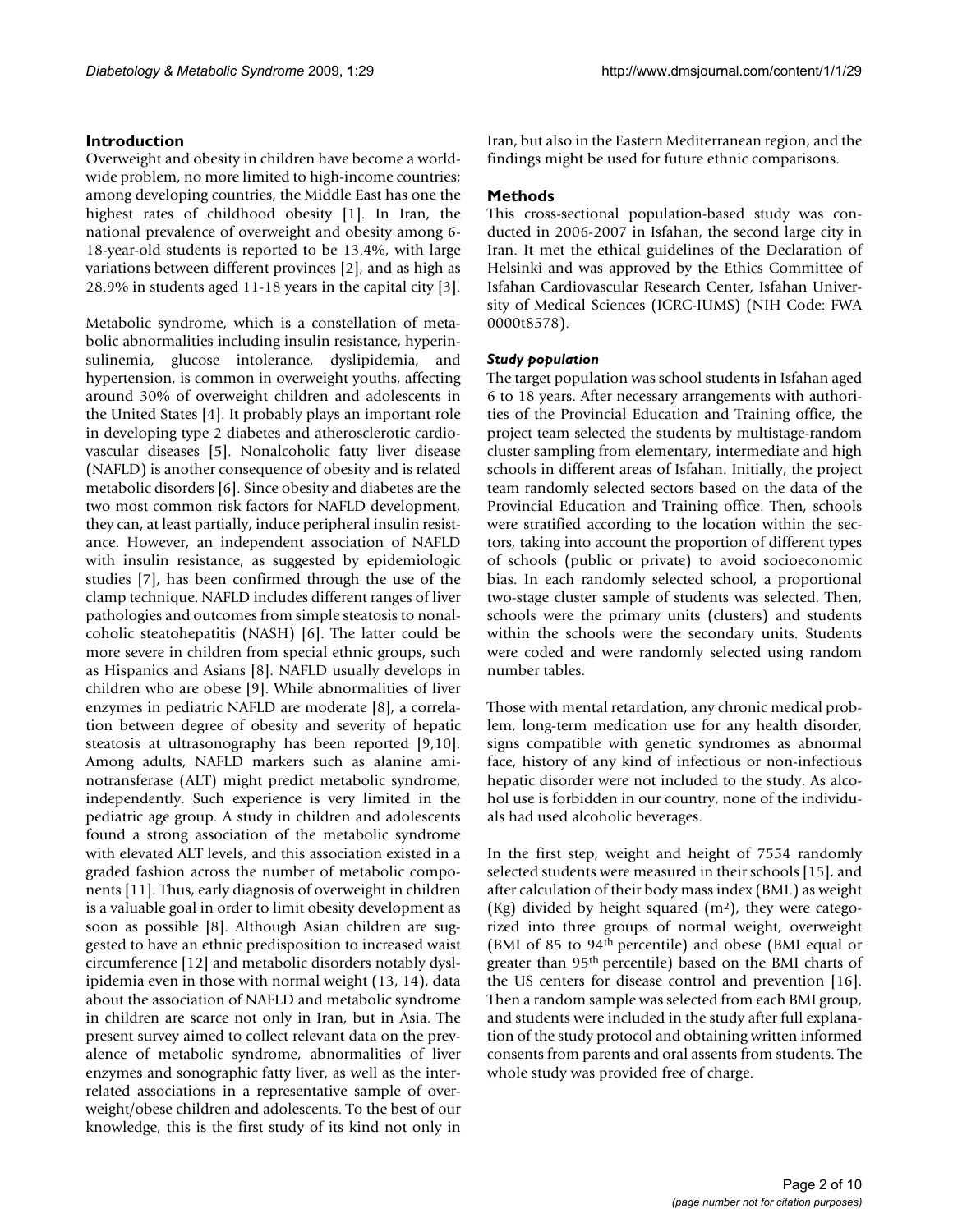# *Anthropometric measurements*

Selected students were invited to the Pediatric Preventive Cardiology Department, (ICRC-IUMS). In order to confirm the BMI category, height and weight were twice measured to the nearest 0.2 cm and 0.2 kg, respectively, by using calibrated scale and stadiometer (Seca, Japan) with subjects being barefoot and lightly dressed, and the averages were recorded. The anthropometric measures were in agreement with those obtained in schools. All measurements were made by the same trained team of general physicians and nurses under the supervision of the same pediatrician. After filling out a questionnaire on demographic characteristics, the waist circumference (WC) was measured with a non-elastic tape at a point midway between the lower border of the rib cage and the iliac crest at the end of normal expiration. Hip circumference (HiC) was measured at the widest part of the hip at the level of the greater trochanter to the nearest 0.5 cm.

# *Blood pressure measurements and biochemical analysis*

Blood pressure (BP) was measured using mercury sphygmomanometers (Richter, Germany), after 5-minutes of rest in the sitting position. At this time, the procedure was explained to the students. They were seated with the heart, cuff, and zero-indicator on the manometer at the observer's eye level. All readings were taken in the right arm. Appropriate size cuffs were used with cuff-width 40% of mid-arm circumference, and cuff bladders covering 80-100% of the arm circumference and approximately two thirds of the length of the upper arm without overlapping. The first measured BP was not used in the analysis of this study. The reading at the first and the fifth Korotkoff phase was taken as systolic and diastolic BP (SBP and DBP), respectively. The average of the two time measurements was recorded and included in the analysis.

Then, while one parent accompanied his/her child, fasting venous blood sample was taken from the antecubital vein between 8:00 to 9:30 am. Serum fasting blood glucose (FBG), alanine aminotranferease (ALT), aspartate aminotransferase (AST), alkaline phosphatase (ALP), triglycerides (TG), total cholesterol (TC), low and high density lipoprotein cholesterol (LDL-C, HDL-C) were measured on fresh samples by standard kits (Pars Azmoun, Tehran, Iran) by using auto-analyzer (Hitachi, Japan). All Laboratory measurements were performed in ICRC central laboratory with adherence to external national and international quality control.

# *Sonographic evaluation*

Participants were referred to the Radiology ward of Nour hospital (formerely named Khorshid), affiliated to IUMS. We have previously reported details of sonographic examination [17], and here we report it in brief. Children and adolescents underwent ultrasound examination by two

radiologists by using an ultrasound multi-frequency curvilinear 3.5-5 MHZ probe by Siemens Company (Sonoline G50 series, model number 7474922).

# *Definition of elevated liver enzymes, metabolic syndrome and sonographic fatty liver*

According to the study design, we had included nearly similar proportions of normal-weight, overweight and obese participants, therefore the percentiles of liver function tests were determined in a sub-sample of participants with a BMI distribution similar to the proportions documented in the whole 7554 students studied with a prevalence of 9.34% of overweight and 5.33% of obesity as we described before [15]. Thus, we randomly selected a similar proportion of participants from the 1107 individuals who underwent blood sampling for liver function tests by including 514 children and adolescents consisting of all normal-weight (n = 438), 48 overweight and 28 obese participants. ALT, AST and ALP were considered elevated if their levels were at or above the 90<sup>th</sup> percentile value calculated from this sample population.

We used the definition of the International Diabetes Federation for the metabolic syndrome in children and adolescents [18]. WC above the age- and gender-specific 90th percentile of Iranian children and adolescents was considered as abdominal obesity [19]. As described before [16], sonographic fatty liver was defined as increased echogenicity of the liver parenchyma to the extent that it was reported by ultrasound and disturbed the visibility of the portal vein and liver artery [20].

# *Statistical analysis*

Data were analysed by SPSS version 15.0 (SPSS Inc., Chicago, USA). Descriptive data were expressed as mean values  $\pm$  standard deviations (SD) for continuous variables. Differences between genders were assessed by Student t test. The mean values of variables studied were compared between normal weight, overweight and obese groups by analysis of variance (ANOVA) and *post hoc* analysis. ANOVA and Kruskal Wallis tests were used for comparison of mean values of ALT, AST and ALP by the number of components of the metabolic syndrome in children and adolescents in the three groups of body mass index.

Correlation of waist circumference and cardio-metabolic risk factors with liver enzymes was determined according to sex and body mass index by using Pearson correlation analysis.

Logistic regression analysis was performed to determine the risks of elevated liver enzymes and sonographic fatty liver according to the number of components of the metabolic syndrome. The odds ratios (OR) and 95% confidence intervals (CI) for elevated liver enzyme levels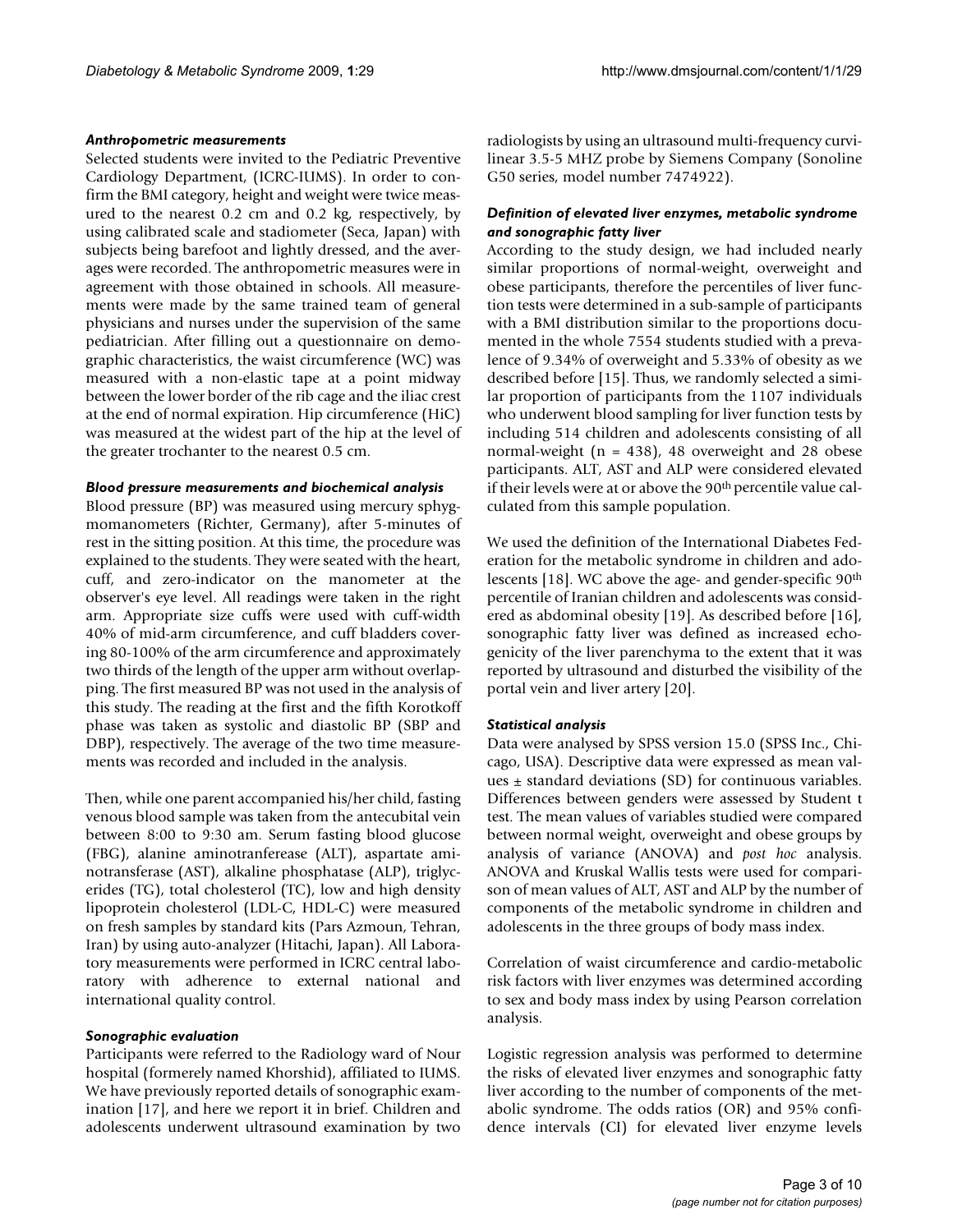according to the number of components of the metabolic syndrome and according to BMI categories are presented before and after age-adjustment. P < 0.05 was considered statistically significant.

# **Results**

The study participants comprised 1107 students including 621(56.1%) girls and 486 (43.9%) boys with a mean (SD) age of 12.57 (3.3) years. Of them, 331(29.9%) were in the 6-9.9-year age group, 426(38.5%) and 350(31.6%) were in the 10-13.9-year and the 14-18-year -age groups, respectively. Overall 438(39.5%) had normal weight, 377(34%) were overweight and 295(26.6%) were obese. Of the total population studied, 931 participants including 413 (44.4%) boys and 518(55.6%) underwent sonography.

The mean value of the variables studied was not significantly different in terms of gender; the only significant difference was documented for liver enzymes: the mean ALT, AST and ALP were significantly higher in girls than in boys  $(19.50 \pm 10.4 \text{ vs. } 17.98 \pm 9.74, 24.04 \pm 10.5 \text{ vs. } 22.60 \pm 10.5)$ 10.15 and 525.43 ± 248.7 vs. 477.49 ± 269.56 U/L, respectively,  $p < 0.05$ ).

As presented in Table 1, from lower to higher BMI category, anthropometric measures, ALT, total cholesterol, LDL-C, TG and SBP increased, and HDL-C decreased significantly. AST was not significantly different between normal weight and overweight group, but was significantly higher in obese group than in others; DBP was not significantly different between overweight and obese groups, but was lower in the normal weight group than in others. FPG and ALP were not significantly different between groups. Correlations of waist circumference and cardio-metabolic risk factors with liver enzymes are presented in Table 2, and shows significant correlations in different BMI categories. Elevated ALT, AST and ALP levels were documented in respectively 4.1%, 6.6% and 9.8% of normal weight group. The corresponding figure was 9.5%, 9.8% and 9.1% in overweight group, and 16.9%, 14.9% and 10.8% in obese group, respectively.

Figure 1 shows the mean values of ALT, AST and ALP by the number of components of the metabolic syndrome in normal-weight, overweight and obese groups. In all three BMI categories, ALT increased significantly by increasing the number of the components of the metabolic syndrome. The corresponding figure for AST was significant only in the overweight group, whereas mean ALP decreased significantly in the normal weight group.

Table 3 shows that in general, odds ratio for elevated liver enzymes and sonographic fatty liver increased significantly with higher number of the components of the metabolic syndrome and higher BMI categories before and after adjustment for age. Among total study population, ORs for elevated ALT or elevated AST in children/adolescents with high FBS, high TG and high total cholesterol were significantly higher than ORs in subjects with none of these metabolic abnormalities. Whereas, associations of low HDL-C and high LDL-C with elevated ALT and AST were not significant.

While in overweight group, ORs for elevated AST or elevated ALT in children/adolescents with high TG were significantly higher than ORs in those with normal TG, the associations between other metabolic variables and elevated ALT, AST and ALP were not significant. In obese group, ORs for elevated ALT or elevated AST in subjects

| Table 1: Characteristics* of the study population according to the body mass index category |  |  |  |
|---------------------------------------------------------------------------------------------|--|--|--|
|---------------------------------------------------------------------------------------------|--|--|--|

| <b>Variables</b>                 | Total              | Normal weight      | Overweight         | <b>Obese</b>       | P       |
|----------------------------------|--------------------|--------------------|--------------------|--------------------|---------|
| Age (years)                      | $12.57 \pm 3.3$    | $12.08 \pm 3.5$    | $13.40 \pm 3$      | $12.23 \pm 3.1$    | 0.1     |
| <b>Weight</b> $(Kg)$             | $51.37 \pm 19.2$   | $37.46 \pm 13.1$   | $56.07 \pm 14.3$   | $66 \pm 18.7$      | < 0001  |
| Height (cm)                      | $151.11 \pm 14.7$  | $147.28 \pm 16.4$  | $154.19 \pm 12.7$  | $152.86 \pm 13.3$  | < 0001  |
| <b>Body mass index</b> $(Kg/m2)$ | $21.75 \pm 5.5$    | $16.65 \pm 2.8$    | $23.12 \pm 2.9$    | $27.59 \pm 3.8$    | < 0001  |
| <b>Waist circumference (cm)</b>  | $79.23 \pm 14.4$   | $66.71 \pm 8.8$    | $82.74 \pm 8.8$    | $93.33 \pm 10.9$   | < 0001  |
| <b>Hip circumference (cm)</b>    | $91.22 \pm 14.6$   | $79.84 \pm 11.8$   | $95.70 \pm 10$     | $102.39 \pm 11.3$  | < 0001  |
| Alanine aminotransferase (U/L)   | $19.50 \pm 10.4$   | $15.87 \pm 7.8$    | $19.62 \pm 10.6$   | $24.73 \pm 11.3$   | < 0001  |
| Aspartate transaminase (U/L)     | $24.04 \pm 10.5$   | $23.46 \pm 9.2$    | $23.33 \pm 10.6$   | $25.80 \pm 11.8$   | 0.003   |
| Alkaline phosphatase(U/L)        | $525.43 \pm 148.7$ | $534.42 \pm 157.6$ | $494.54 \pm 148.9$ | $551.26 \pm 131.5$ | 0.08    |
| Fasting blood glucose (mg/dL)    | $82.50 \pm 8.6$    | $81.85 \pm 8.6$    | $82.52 \pm 8.9$    | $83.43 \pm 8.2$    | 0.06    |
| Triglycerides (mg/dL)            | $112.93 \pm 55.4$  | $96.66 \pm 40.1$   | $110.51 \pm 52.9$  | $140.16 \pm 66.8$  | < 0001  |
| Total cholesterol(mg/dL)         | $169.60 \pm 30.9$  | $161.55 \pm 26.7$  | $168.12 \pm 31.8$  | $183.45 \pm 30.9$  | < .0001 |
| HDL-cholesterol (mg/dL)          | $45.75 \pm 11.8$   | $48.48 \pm 13$     | $44.44 \pm 10.3$   | $43.38 \pm 10.8$   | < 0001  |
| LDL-cholesterol (mg/dL)          | $101.74 \pm 26.6$  | $94.13 \pm 23.5$   | $102.12 \pm 27$    | $112.53 \pm 26.6$  | < 0001  |
| Systolic blood pressure (mmHg)   | $103.39 \pm 14.9$  | $97.78 \pm 13.3$   | $104.56 \pm 13.5$  | $110.13 \pm 15.8$  | < .0001 |
| Diastolic blood pressure(mmHg)   | $63.85 \pm 10.3$   | $61.19 \pm 9.1$    | $65.27 \pm 10.4$   | $66.01 \pm 11$     | < 0001  |

\*: mean ± standard deviation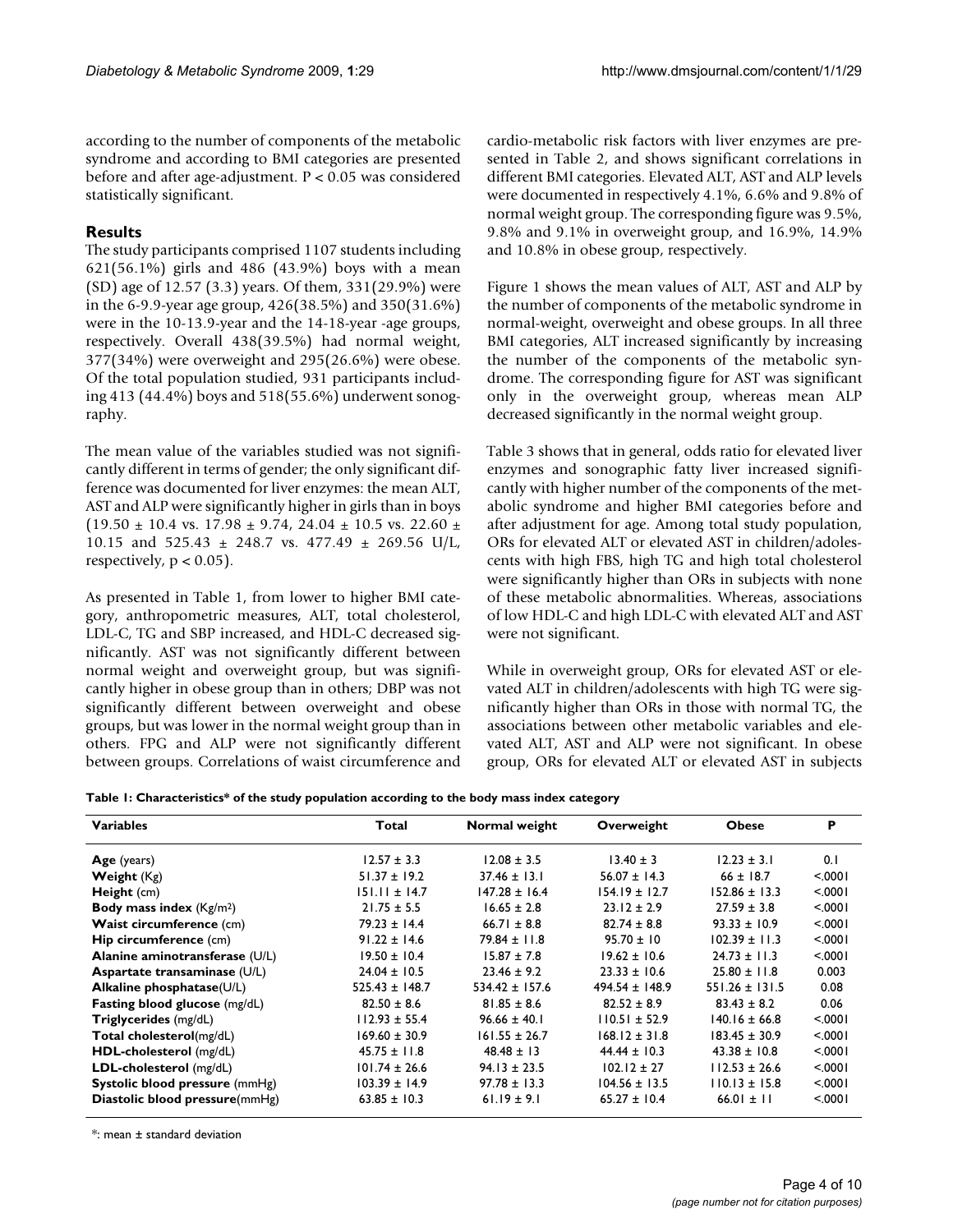| <b>Variables</b>                                |                          |                          | <b>Normal weight Group</b> |                          | <b>Overweight Group</b>  |                        |                        | <b>Obese Group</b>   |                        |                       | Total                   |                       |                          |
|-------------------------------------------------|--------------------------|--------------------------|----------------------------|--------------------------|--------------------------|------------------------|------------------------|----------------------|------------------------|-----------------------|-------------------------|-----------------------|--------------------------|
|                                                 |                          | Girls                    | <b>Boys</b>                | All                      | Girls                    | Boys                   | All                    | Girls                | <b>Boys</b>            | All                   | Girls                   | <b>Boys</b>           | All                      |
| Waist<br>Circumfe<br>rence<br>(cm)              |                          | ALT 0.013                | 0.142                      | 0.031                    | 0.115                    | 0.027                  | 0.077                  | 0.028                | $0.230**$              | $0.152**$             | 0.205**                 | $0.408**$             | $0.306**$                |
|                                                 | <b>AST</b><br><b>ALP</b> | $-0.251**$<br>$-0.308**$ | -0.230**<br>$-0.121$       | $-0.249**$<br>$-0.269**$ | $-0.025$<br>$-0.305**$   | $-0.159*$<br>$-0.168*$ | $-0.078$<br>$-0.227**$ | 0.033<br>$-0.332**$  | $-0.440$<br>$-0.268**$ | 0.002<br>$-0.286**$   | $-0.089*$<br>$-0.216**$ | 0.065<br>$-0.117**$   | $-0.011$<br>$-0.163**$   |
| <b>Systolic</b><br>blood<br>pressure<br>(mmHg)  | <b>ALT</b>               | $-0.054$                 | $-0.118$                   | $-0.078$                 | $-0.069$                 | 0.128                  | 0.048                  | 0.003                | 0.088                  | 0.072                 | 0.038                   | $0.201**$             | $0.136**$                |
|                                                 | AST<br><b>ALP</b>        | $-0.248**$<br>$-0.075$   | -0.328**<br>-0.147         | $-0.270**$<br>$-0.097$   | $-0.124$<br>$-0.224**$   | $-0.054$<br>$-0.258*$  | $-0.680$<br>$-0.181**$ | $-0.265**$<br>0.280  | $-0.177$<br>$-0.142$   | $-0.176*$<br>$-0.044$ | -0.197**<br>$-0.111*$   | $-0.83$<br>$-0.173**$ | $-0.125**$<br>$-0.110**$ |
| <b>Diastolic</b><br>blood<br>pressure<br>(mmHg) | ALT                      | $-0.018$                 | $-0.133$                   | $-0.071$                 | $-0.199*$                | 0.101                  | $-0.055$               | 0.068                | 0.127                  | 0.095                 | $-0.031$                | $0.150**$             | 0.060                    |
|                                                 | AST<br><b>ALP</b>        | $-0.216**$<br>$-0.122$   | -0.307**<br>$-0.106$       | $-0.245**$<br>$-0.127*$  | $-0.219**$<br>$-0.212**$ | $-0.081$<br>$-0.208*$  | -0.149*<br>$-0.178**$  | $-0.213*$<br>0.127   | 0.025<br>$-0.161$      | $-0.049$<br>$-0.020$  | $-0.213**$<br>$-0.112*$ | 0.028<br>$-0.160**$   | -0.122**<br>$-0.124**$   |
| <b>Fasting</b><br>blood<br>glucose<br>(mg/dL)   | ALT                      | 0.002                    | 0.106                      | 0.044                    | $0.179**$                | 0.051                  | $0.137**$              | $-0.048$             | 0.092                  | 0.004                 | 0.068                   | $0.092*$              | $0.086**$                |
|                                                 | AST<br><b>ALP</b>        | $0.150*$<br>0.051        | $0.243**$<br>0.109         | $0.181**$<br>0.083       | $0.201**$<br>$0.200**$   | $0.288**$<br>0.073     | $0.244**$<br>$0.171**$ | 0.111<br>$-0.093$    | 0.159<br>0.022         | 0.109<br>$-0.058$     | $0.147**$<br>0.053      | $0.218**$<br>0.072    | $0.181**$<br>$0.070*$    |
| <b>Triglyceri</b><br>des<br>(mg/dL)             |                          | <b>ALT</b> 0.109         | 0.055                      | 0.087                    | $0.172**$                | 0.129                  | $0.149**$              | $0.271**$            | $0.194*$               | $0.218**$             | 0.239**                 | $0.274**$             | $0.249**$                |
|                                                 | AST<br><b>ALP</b>        | 0.101<br>0.122           | $-0.095$<br>$-0.020$       | 0.036<br>0.061           | $0.138*$<br>0.114        | $0.217**$<br>0.086     | $0.159**$<br>0.095     | 0.136<br>$0.183*$    | $0.195*$<br>0.091      | $0.160**$<br>0.059    | $0.113**$<br>$0.135**$  | $0.201**$<br>$-0.018$ | $0.148**$<br>$0.077*$    |
| Total<br><b>Cholester</b><br>ol(mg/dL)          | ALT                      | 0.028                    | 0.030                      | 0.023                    | 0.119                    | 0.072                  | 0.099                  | $0.164*$             | 0.127                  | $0.126*$              | $0.155**$               | $0.210**$             | $0.173**$                |
|                                                 | AST<br><b>ALP</b>        | 0.059<br>$0.193**$       | $-0.013$<br>0.034          | 0.028<br>$0.113*$        | 0.058<br>0.116           | 0.049<br>0.058         | 0.055<br>0.092         | $-0.015$<br>0.019    | 0.158<br>0.088         | 0.078<br>0.042        | 0.091<br>$0.135***$     | $0.136**$<br>0.055    | $0.078**$<br>$0.093**$   |
| LDL-<br>C(mg/dL)                                |                          | ALT 0.098                | 0.067                      | 0.081                    | 0.116                    | 0.002                  | 0.068                  | 0.035                | $-0.021$               | $-0.035$              | $0.143**$               | $0.160**$             | $0.144**$                |
|                                                 | AST<br><b>ALP</b>        | 0.051<br>$0.136*$        | $-0.014$<br>$-0.012$       | 0.023<br>0.064           | 0.037<br>0.085           | $-0.085$<br>$-0.009$   | 0.010<br>0.056         | $-0.115$<br>$-0.084$ | $-0.040$<br>0.069      | $-0.052$<br>0.029     | 0.009<br>0.074          | 0.043<br>0.013        | 0.020<br>0.044           |
| HDL-<br>C(mg/dL)                                |                          | ALT -0.103               | $-0.060$                   | $-0.088$                 | 0.012                    | $-0.108$               | 0.042                  | 0.048                | 0.040                  | 0.039                 | $-0.067$                | $-0.055$              | $-0.065*$                |
|                                                 | <b>AST</b><br><b>ALP</b> | 0.006<br>$0.129*$        | 0.083<br>$0.223**$         | 0.030<br>$0.157**$       | 0.032<br>$-0.025$        | $0.183*$<br>$0.171*$   | 0.083<br>0.020         | 0.089<br>0.066       | 0.124<br>$0.245**$     | 0.110<br>$0.140*$     | 0.033<br>0.074          | 0.088<br>$0.207**$    | 0.052<br>$0.111**$       |

**Table 2: Correlation between waist circumference and cardio-metabolic risk factors with liver enzymes according to sex and body mass index**

\*:P value < 0.05; \*\* P value < 0.01 ALT: Alanine aminotransferase (U/L); AST: Aspartate aminotransferase (U/L); ALP: Alkaline phosphatase (U/L)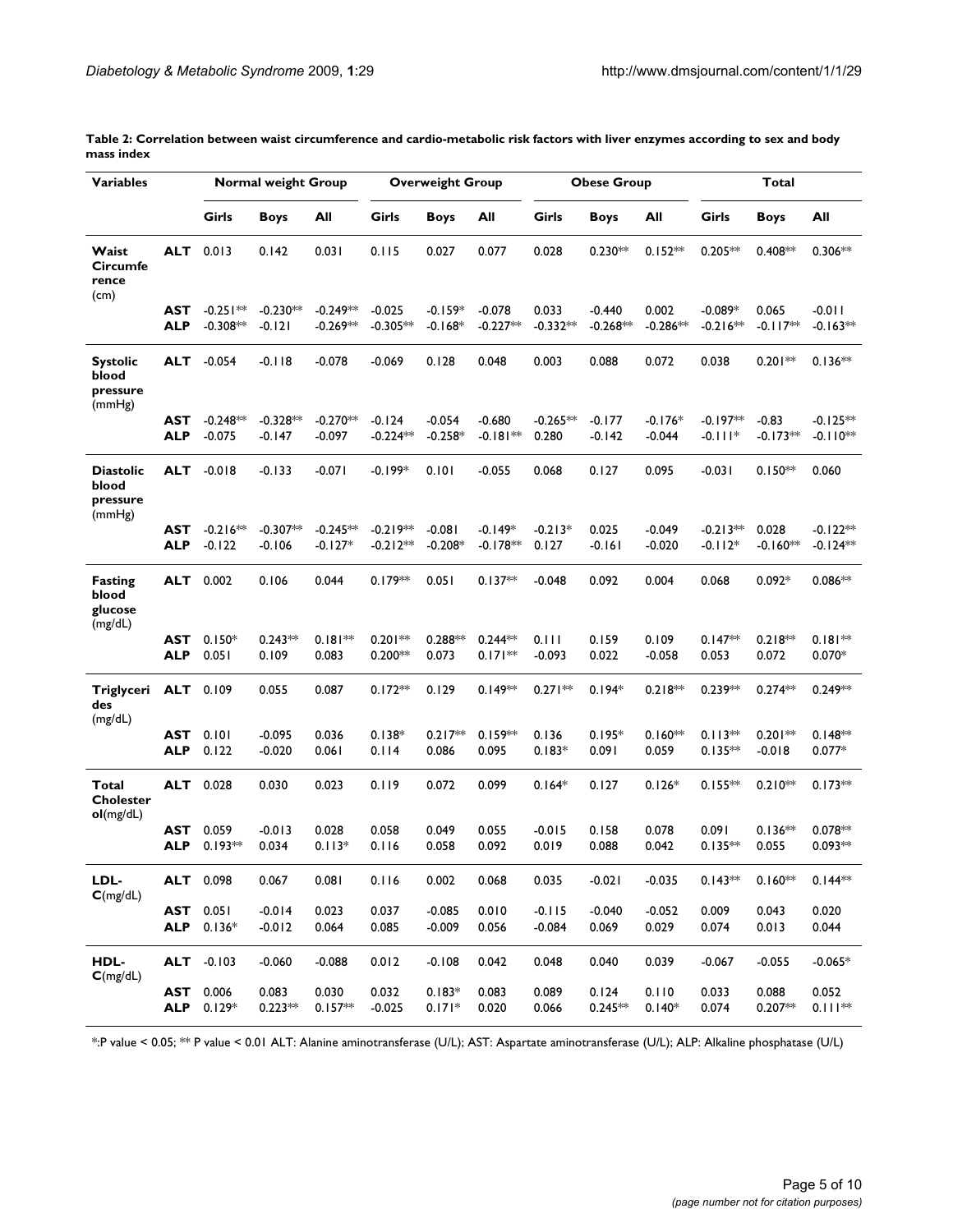

Mean (95%CI) of liver enzymes according to the **Figure 1** number of components of the metabolic syndrome **Mean (95%CI) of liver enzymes according to the number of components of the metabolic syndrome**.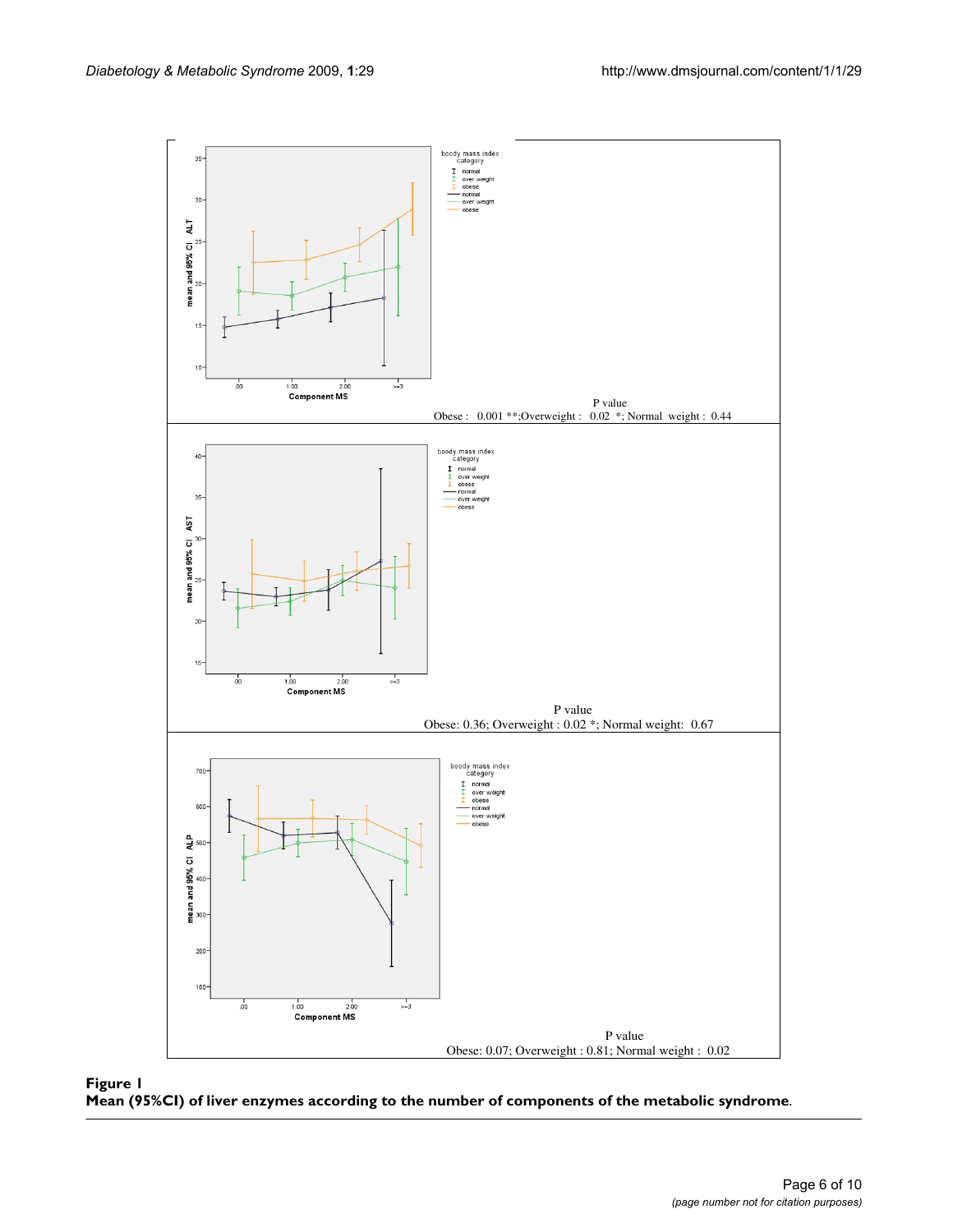| <b>Variables</b>        | Participants n<br>$(\%)$ total: $\blacksquare$              |                                                                          |                               | Unadjusted for age OR (95% CI) |                               |                    | Adjust ed for age OR (95% CI) |                               |                               |                    |
|-------------------------|-------------------------------------------------------------|--------------------------------------------------------------------------|-------------------------------|--------------------------------|-------------------------------|--------------------|-------------------------------|-------------------------------|-------------------------------|--------------------|
|                         |                                                             | <b>Participants</b><br>who<br>underwent<br>sonogrphy n<br>(%) total: 931 | <b>Elevated</b><br><b>ALT</b> | <b>Elevated</b><br><b>AST</b>  | <b>Elevated</b><br><b>ALP</b> | <b>Fatty liver</b> | <b>Elevated</b><br><b>ALT</b> | <b>Elevated</b><br><b>AST</b> | <b>Elevated</b><br><b>ALP</b> | <b>Fatty liver</b> |
|                         | Number of components of the metabolic syndrome <sup>¶</sup> |                                                                          |                               |                                |                               |                    |                               |                               |                               |                    |
| $\mathbf 0$             | 210<br>(18.9%)                                              | 183<br>(19.7%)                                                           | 1.0                           | 1.0                            | 1.0                           | 1.0                | 1.0                           | 1.0                           | 1.0                           | 1.0                |
| L                       | 436<br>(39.3%)                                              | 377<br>(40.5%)                                                           | 1.06                          | 1.73<br>(0.81, 3.70)           | 1.34<br>(0.73, 2.46)          | $2.85*$            | 1.05                          | 1.75                          | 1.69<br>(0.89, 3.17)          | $2.81*$            |
|                         |                                                             |                                                                          | (0.05, 2.19)                  |                                |                               | (1.15, 7.06)       | (0.51, 2.17)                  | (0.81, 3.74)                  |                               | (1.13, 6.98)       |
| $\mathbf{2}$            | 383<br>(34.5%)                                              | 311<br>(33.4%)                                                           | 1.61                          | $3.18*$<br>(1.52, 6.67)        | 1.61                          | $2.78*$            | 1.59<br>(0.78, 3.2)           | $3.22*$<br>(1.53, 6.78)       | $2.14*$                       | $2.76*$            |
|                         |                                                             |                                                                          | (0.79, 3.27)                  |                                | (0.87, 2.98)                  | (1.13, 6.85)       |                               |                               | (1.12, 4.07)                  | (1.12, 6.81)       |
| $\geq 3$                | 81(7.3%)                                                    | 60(6.4%)                                                                 | $3.69*$                       | $2.71*$<br>(1.05, 7.0)         | 0.74                          | $11.31**$          | $3.55*$<br>(1.50, 8.38)       | $2.86*$<br>(1.08, 7.6)        | 1.49<br>(0.49, 4.59)          | $9.84**$           |
|                         |                                                             |                                                                          | (1.61, 8.45)                  |                                | (0.25, 2.19)                  | (3.9, 32.81)       |                               |                               |                               | (3.32, 29.15)      |
|                         | <b>Body mass index categories</b>                           |                                                                          |                               |                                |                               |                    |                               |                               |                               |                    |
| <b>Normal</b><br>weight | 438<br>(39.5%)                                              | 389<br>(41.8%)                                                           | 1.0                           | 1.0                            | 1.0                           | 1.0                | 1.0                           | 1.0                           | 1.0                           | 1.0                |
| Overweight              | 377<br>(34.0%)                                              | 314<br>(33.7%)                                                           | $2.22*$<br>(1.23, 4.02)       | 1.32<br>(0.79, 2.21)           | 0.87<br>(0.54, 1.41)          | $10.53**$          | $2.19*$                       | 1.89                          | 1.08                          | $10.05**$          |
|                         |                                                             |                                                                          |                               |                                |                               | (3.15, 35.23)      | (1.20, 3.96)                  | (0.79, 2.25)                  | (0.66, 1.78)                  | (3.0, 33.62)       |
| <b>Obese</b>            | 295<br>(26.6%)                                              | 228<br>(24.5%)                                                           | $3.41**$                      | $1.92*$                        | 1.11                          | $121.84**$         | $3.41*$<br>(1.87, 6.20)       | $1.34*$                       | 1.05                          | $127.13**$         |
|                         |                                                             |                                                                          | (1.87, 6.19)                  | (1.14, 3.25)                   | (0.67, 1.85)                  | (37.69, 393.83)    |                               | (1.12, 3.21)                  | (0.62, 1.76)                  | (39.2, 412.26)     |

**Table 3: Odds ratio for elevated liver enzymes and sonographic fatty liver according to the number of the metabolic syndrome components and categories of body mass index before and after adjustment for age**

¶: The ORs (95% CIs) were calculated by performing logistic regression analysis to determine the risk of elevated ALT according to the number of components of the metabolic syndrome after adjustment for age and body mass index.

P value < 0.05; \*\* P value < 0.01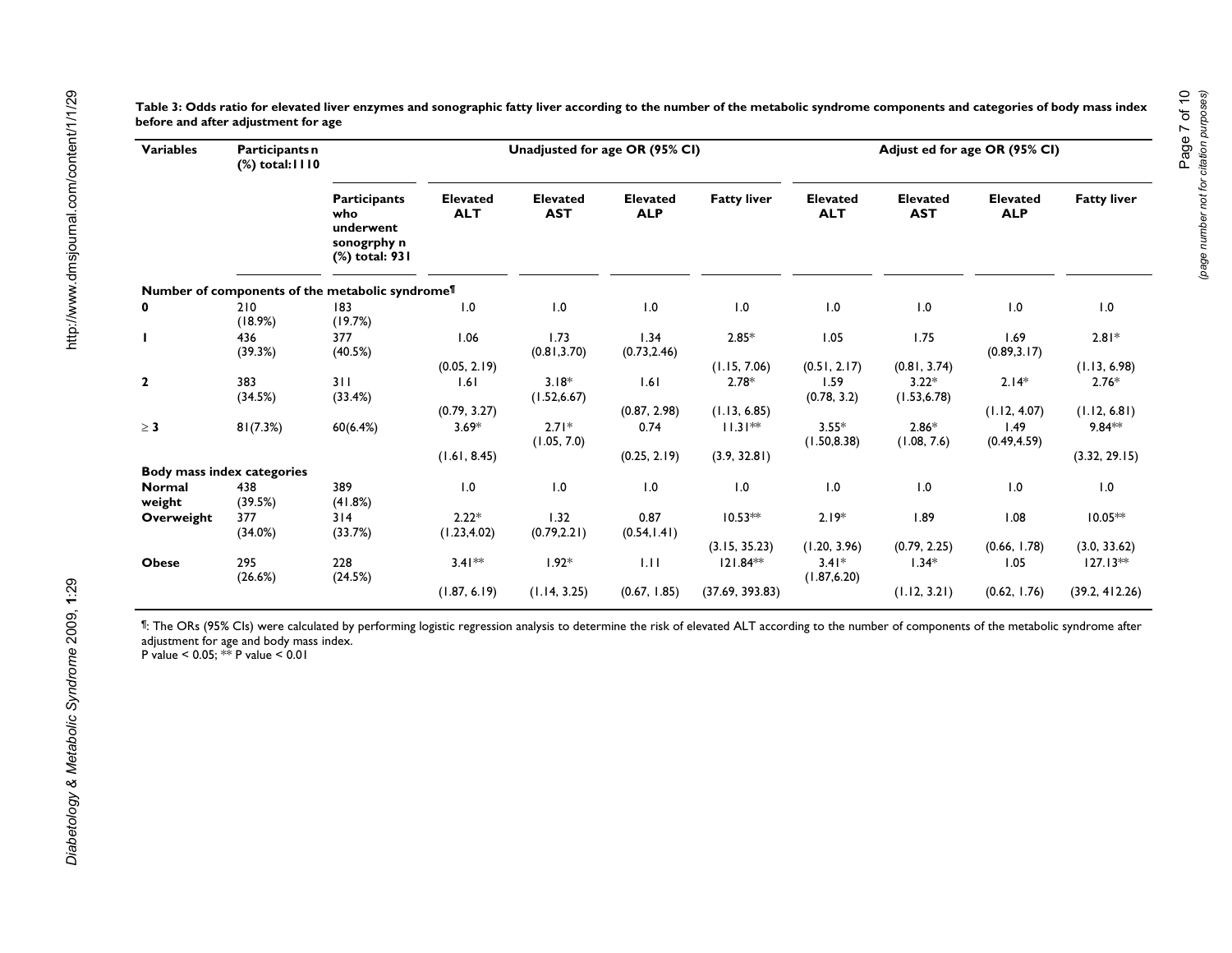with high TG and high total cholesterol were significantly higher than ORs in those without these metabolic abnormalities Relationship between elevated ALT and the number of the metabolic syndrome components showed that the prevalence of metabolic syndrome components in children/adolescents who had ultrasonographic examinations with 0, 1, 2, and  $\geq$  3 risk factors were 19.7%, 40.5%, 33.4%, and 6.4%, respectively. The unadjusted ORs for elevated ALT levels in children/adolescents with 1, 2, and ≥ 3 risk factors were 1.06 (95% CI, 0.05-2.19), 1.61 (95% CI, 0.79-3.27), and 3.69 (95% CI, 1.61-8.45), respectively, that was significant for subjects with  $\geq 3$  risk factors. The unadjusted ORs for elevated AST were significant in children/adolescents with 2 risk factors [3.18 (95% CI, 1.52-6.67)], and for subjects with  $\geq$  3 risk factors [2.71, 95% CI, 1.05-7.0). Both adjusted and unadjusted ORs for fatty liver were significant in children/adolescents with 1, 2, and  $\geq$  3 risk factors. While for elevated ALT, the adjusted OR was significant only in subjects with  $\geq 3$  risk factors [3.69 (95% CI, 1.61-8.45)], for elevated AST it was significant in children/adolescents with either 2 risk factors [3.22 (95% CI, 1.53-6.78)], or ≥ 3 risk factors [2.86 (95% CI, 1.08-7.6)]. The adjusted OR for elevated ALP was significant only in subjects with 2 risk factors [2.14 (95% CI, 1.12-4.07)].

# **Discussion**

Overweight and obese children/adolescents were much more likely to have elevated ALT, AST and ALP levels than normal weight children/adolescents in our study, a finding compatible with the results of the third National Health and Nutrition Examination Survey (NHANES III) [21]. But the prevalence of elevated ALT in overweight children in the current study was almost double of that in NHANES III. Because of the cross-sectional design of the study, we were not able to define a causal relationship between metabolic syndrome and the levels of liver enzymes. However, our findings agreed with a recent prospective study that revealed AST and ALT could independently predict type 2 diabetes in persons aged 40-69 years after 5.2 years [22]. Our results showed that overweight or abdominal obesity was the most sensitive predictor of elevated ALT levels in children/adolescents.

Still the measurement of the WC has not been included in the routine physical examinations in the clinical and epidemiological studies of the pediatric age group. Several studies have found that WC is a simple and effective indicator that can be used to screen central adiposity [23] as well as cardiovascular risk profiles [24,25] in children/ adolescents. Oliveira et al. demonstrated that for each 5 cm increase in WC and every 1-point increase in BMI zscore, there was a 1.3-fold greater chance of having increased ALT levels [11]. Then, WC should consider measuring in adolescents being evaluated for non-viral

and nonalcoholic elevation of aminotransferase levels. We found that the metabolic syndrome is an important cause of elevated ALT levels in adolescents. Our study on a subsample of 100 adolescents aged 12-18 years selected from the participants of the current study revealed significant associations between insulin resistance and NAFLD, and similar risk factors and protective factors for these two inter-related disorders [26]. The findings of the current study agreed with other studies that showed NAFLD occurs most commonly in conditions associated with insulin resistance in children [27-29]. Although the ORs did not represent the biological aggravation of liver function, our study revealed that the higher the number of components of the metabolic syndrome, the higher the risk of elevated ALT or AST. Different studies have shown that a number of metabolic syndrome components, obesity and insulin resistance are strong predictors of increased ALT activity in NAFLD in children/adolescents [30-35]. Central obesity, raised TG, reduced HDL, and elevated fasting glucose are metabolic syndrome components that contributed to increased ALT activity. Hyperlipidemia, especially elevated TG concentrations, was a primary risk factor for NAFLD [28] and was also an outcome of NAFLD. We found that high TG concentrations were significantly associated with elevated ALT, AST and ALP in children/adolescents. In future interventional studies, in addition to liver enzymes, high-sensitivity C-reactive protein, gamma-glutamyl transpeptidase, uric acid, vitamin D, adiponectin, ghrelin level, insulin levels, insulin resistance and the oral glucose tolerance test could be the integral part of the evaluation of patients with NAFLD to further clarify the relationships among different biologic factors and metabolic syndrome.

The cross-sectional nature of this study does not allow us to infer causality but rather serves to generate and test hypotheses. The other limitation was that we could not examine the insulin level because of the financial limitations for the large number of study participants. Moreover, IDF has not defined the criteria of the metabolic syndrome in children aged less than 10 years of age, and for the whole participants, we applied the IDF definition for those aged equal or greater than 10 years. We should also acknowledge that we used biochemical and sonographic findings as surrogate markers of fatty liver, none of the participants had clinically significant evidence of hepatosteatosis and we did not confirm fatty liver by histology.

Our findings complement the recent findings about the relationship of fatty liver with the metabolic syndrome in children and adolescents, and emphasize on the role of obesity in this regard. We found that the higher the number of components of the metabolic syndrome, the higher the risk of elevated ALT and sonographic fatty liver.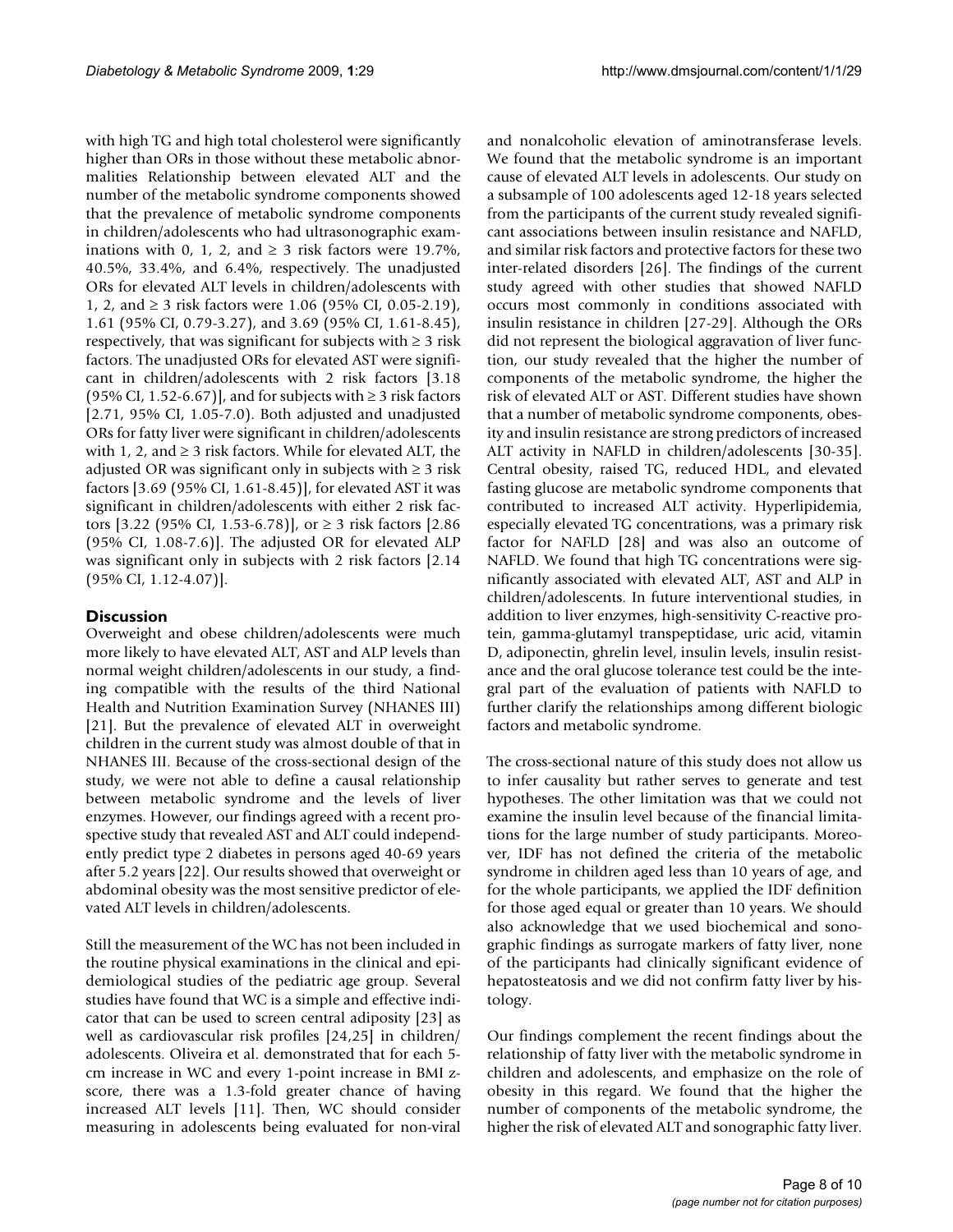A recent review suggested that ectopic fat accumulation (such as visceral and hepatic fat accumulation) has a pivotal role in the development of the metabolic syndrome [36], our findings on the interrelationship of biochemical and sonographic indexes of NAFLD with the components of the metabolic syndrome and with increase in their number is a confirmatory evidence for such association from early life, it is suggested to determine the clinical impact of such association in future longitudinal studies.

#### **Competing interests**

The authors declare that they have no competing interests.

#### **Authors' contributions**

RK participated in the design, coordination and conduction of the study and drafted the manuscript. SC commented and edited the manuscript draft. AA participated in the coordination and conduction of the study. ZF, SG, AB, HS, NK and PP conducted the study. All authors read and approved the final manuscript.

#### **Acknowledgements**

This study was funded by Isfahan Cardiovascular Research Center and Vicechancellery for Research, Isfahan University of Medical Sciences.

#### **References**

- 1. Kelishadi R: **[Childhood overweight, obesity, and the metabolic](http://www.ncbi.nlm.nih.gov/entrez/query.fcgi?cmd=Retrieve&db=PubMed&dopt=Abstract&list_uids=17478440)** [syndrome in developing countries.](http://www.ncbi.nlm.nih.gov/entrez/query.fcgi?cmd=Retrieve&db=PubMed&dopt=Abstract&list_uids=17478440) **29:**62-76.
- 2. Kelishadi R, Ardalan G, Gheiratmand R, Gouya MM, Razaghi EM, Delavari A, Majdzadeh R, Heshmat R, Motaghian M, Barekati H, Mahmoud-Arabi MS, Riazi MM, CASPIAN Study Group: **[Association of](http://www.ncbi.nlm.nih.gov/entrez/query.fcgi?cmd=Retrieve&db=PubMed&dopt=Abstract&list_uids=17242754) [physical activity and dietary behaviours in relation to the](http://www.ncbi.nlm.nih.gov/entrez/query.fcgi?cmd=Retrieve&db=PubMed&dopt=Abstract&list_uids=17242754) body mass index in a national sample of Iranian children and [adolescents: CASPIAN Study.](http://www.ncbi.nlm.nih.gov/entrez/query.fcgi?cmd=Retrieve&db=PubMed&dopt=Abstract&list_uids=17242754)** *Bull World Health Organ* 2007, **85:**19-26.
- 3. Mohammadpour-Ahranjani B, Rashidi A, Karandish M, Eshraghian MR, Kalantari N: **[Prevalence of overweight and obesity in adoles](http://www.ncbi.nlm.nih.gov/entrez/query.fcgi?cmd=Retrieve&db=PubMed&dopt=Abstract&list_uids=15251055)[cent Tehrani students, 2000-2001: an epidemic health prob](http://www.ncbi.nlm.nih.gov/entrez/query.fcgi?cmd=Retrieve&db=PubMed&dopt=Abstract&list_uids=15251055)[lem.](http://www.ncbi.nlm.nih.gov/entrez/query.fcgi?cmd=Retrieve&db=PubMed&dopt=Abstract&list_uids=15251055)** *Public Health Nutr* 2004, **7:**645-648.
- 4. Lee S, Bacha F, Gungor N, Arslanian S: **[Comparison of different](http://www.ncbi.nlm.nih.gov/entrez/query.fcgi?cmd=Retrieve&db=PubMed&dopt=Abstract&list_uids=18206686) [definitions of pediatric metabolic syndrome: relation to](http://www.ncbi.nlm.nih.gov/entrez/query.fcgi?cmd=Retrieve&db=PubMed&dopt=Abstract&list_uids=18206686) abdominal adiposity, insulin resistance, adiponectin, and [inflammatory biomarkers.](http://www.ncbi.nlm.nih.gov/entrez/query.fcgi?cmd=Retrieve&db=PubMed&dopt=Abstract&list_uids=18206686)** *J Pediatr* 2008, **152:**177-184.
- 5. Daniels SR: **[Regulation of body mass and management of](http://www.ncbi.nlm.nih.gov/entrez/query.fcgi?cmd=Retrieve&db=PubMed&dopt=Abstract&list_uids=15700253) [childhood overweight.](http://www.ncbi.nlm.nih.gov/entrez/query.fcgi?cmd=Retrieve&db=PubMed&dopt=Abstract&list_uids=15700253)** *Pediatr Blood Cancer* 2005, **44:**589-594.
- 6. Mager DR, Roberts EA: **[Nonalcoholic fatty liver disease in chil](http://www.ncbi.nlm.nih.gov/entrez/query.fcgi?cmd=Retrieve&db=PubMed&dopt=Abstract&list_uids=16376797)[dren.](http://www.ncbi.nlm.nih.gov/entrez/query.fcgi?cmd=Retrieve&db=PubMed&dopt=Abstract&list_uids=16376797)** *Clin Liver Dis* 2006, **10:**109-vii.
- 7. Marchesini G, Brizi M, Morselli-Labate AM, Bianchi G, Bugianesi E, McCullough AJ, Forlani G, Melchionda N: **[Association of nonalco](http://www.ncbi.nlm.nih.gov/entrez/query.fcgi?cmd=Retrieve&db=PubMed&dopt=Abstract&list_uids=10569299)[holic fatty liver disease with insulin resistance.](http://www.ncbi.nlm.nih.gov/entrez/query.fcgi?cmd=Retrieve&db=PubMed&dopt=Abstract&list_uids=10569299)** *Am J Med* 1999, **107:**450-455.
- 8. Roberts EA: **[Non-alcoholic fatty liver disease \(NAFLD\) in chil](http://www.ncbi.nlm.nih.gov/entrez/query.fcgi?cmd=Retrieve&db=PubMed&dopt=Abstract&list_uids=15970496)[dren.](http://www.ncbi.nlm.nih.gov/entrez/query.fcgi?cmd=Retrieve&db=PubMed&dopt=Abstract&list_uids=15970496)** *Front Biosci* 2005, **10:**2306-2318.
- 9. Chan DF, Li AM, Chu WC, Chan MH, Wong EM, Liu EK, Chan IH, Yin J, Lam CW, Fok TF, Nelson EA: **[Hepatic steatosis in obese Chi](http://www.ncbi.nlm.nih.gov/entrez/query.fcgi?cmd=Retrieve&db=PubMed&dopt=Abstract&list_uids=15278103)[nese children.](http://www.ncbi.nlm.nih.gov/entrez/query.fcgi?cmd=Retrieve&db=PubMed&dopt=Abstract&list_uids=15278103)** *Int J Obes Relat Metab Disord* 2004, **28:**1257-1263.
- 10. Franzese A, Vajro P, Argenziano A, Puzziello A, Iannucci MP, Saviano MC, Brunetti F, Rubino A: **[Liver involvement in obese children.](http://www.ncbi.nlm.nih.gov/entrez/query.fcgi?cmd=Retrieve&db=PubMed&dopt=Abstract&list_uids=9246041) [Ultrasonography and liver enzyme levels at diagnosis and](http://www.ncbi.nlm.nih.gov/entrez/query.fcgi?cmd=Retrieve&db=PubMed&dopt=Abstract&list_uids=9246041) [during follow-up in an Italian population.](http://www.ncbi.nlm.nih.gov/entrez/query.fcgi?cmd=Retrieve&db=PubMed&dopt=Abstract&list_uids=9246041)** *Dig Dis Sci* 1997, **42:**1428-1432.
- 11. Oliveira AC, Oliveira AM, Almeida MS, Silva AM, Adan L, Ladeia AM: **[Alanine aminotransferase and high sensitivity C-reactive](http://www.ncbi.nlm.nih.gov/entrez/query.fcgi?cmd=Retrieve&db=PubMed&dopt=Abstract&list_uids=18280837) [protein: correlates of cardiovascular risk factors in youth.](http://www.ncbi.nlm.nih.gov/entrez/query.fcgi?cmd=Retrieve&db=PubMed&dopt=Abstract&list_uids=18280837)** *J Pediatr* 2008, **152:**337-342.
- 12. Kelishadi R, Schwandt P, Haas GM, Hosseini M, Mirmoghtadaee P: **Reference curves of anthropometric indices and serum lipid profiles in representative samples of Asian and European children.** *Arch Med Sci* 2008, **4:**329-335.
- 13. Ramachandran A, Snehalatha C, Yamuna A, Murugesan N, Narayan KM: **[Insulin resistance and clustering of cardiometabolic risk](http://www.ncbi.nlm.nih.gov/entrez/query.fcgi?cmd=Retrieve&db=PubMed&dopt=Abstract&list_uids=17416794) [factors in urban teenagers in southern India.](http://www.ncbi.nlm.nih.gov/entrez/query.fcgi?cmd=Retrieve&db=PubMed&dopt=Abstract&list_uids=17416794)** *Diabetes Care* 2007, **30:**1828-1833.
- 14. Kelishadi R, Cook SR, Motlagh ME, Gouya MM, Ardalan G, Motaghian M, Majdzadeh R, Ramezani MA: **[Metabolically obese normal](http://www.ncbi.nlm.nih.gov/entrez/query.fcgi?cmd=Retrieve&db=PubMed&dopt=Abstract&list_uids=18155992) [weight and phenotypically obese metabolically normal](http://www.ncbi.nlm.nih.gov/entrez/query.fcgi?cmd=Retrieve&db=PubMed&dopt=Abstract&list_uids=18155992) [youths: the CASPIAN Study.](http://www.ncbi.nlm.nih.gov/entrez/query.fcgi?cmd=Retrieve&db=PubMed&dopt=Abstract&list_uids=18155992)** *J Am Diet Assoc* 2008, **108:**82-90.
- 15. Moadab MH, Kelishadi R, Hashemipour M, Amini M, Poursafa P: **[The](http://www.ncbi.nlm.nih.gov/entrez/query.fcgi?cmd=Retrieve&db=PubMed&dopt=Abstract&list_uids=19765232) prevalence of impaired fasting glucose and type 2 diabetes in [a population-based sample of overweight/obese children in](http://www.ncbi.nlm.nih.gov/entrez/query.fcgi?cmd=Retrieve&db=PubMed&dopt=Abstract&list_uids=19765232) [the Middle East.](http://www.ncbi.nlm.nih.gov/entrez/query.fcgi?cmd=Retrieve&db=PubMed&dopt=Abstract&list_uids=19765232)** *Pediatr Diabetes* 2009 in press.
- 16. Kuczmarski RJ, Ogden CL, Grummer-Strawn LM: **[CDC growth](http://www.ncbi.nlm.nih.gov/entrez/query.fcgi?cmd=Retrieve&db=PubMed&dopt=Abstract&list_uids=11183293) [charts: United States.](http://www.ncbi.nlm.nih.gov/entrez/query.fcgi?cmd=Retrieve&db=PubMed&dopt=Abstract&list_uids=11183293)** *Adv Data* 2000, **314:**1-27.
- 17. Adibi A, Kelishadi R, Beihaghi A, Salehi H, Talaei M: **[Sonographic](http://www.ncbi.nlm.nih.gov/entrez/query.fcgi?cmd=Retrieve&db=PubMed&dopt=Abstract&list_uids=19224500) [fatty liver in overweight and obese children, a cross sectional](http://www.ncbi.nlm.nih.gov/entrez/query.fcgi?cmd=Retrieve&db=PubMed&dopt=Abstract&list_uids=19224500) [study in Isfahan.](http://www.ncbi.nlm.nih.gov/entrez/query.fcgi?cmd=Retrieve&db=PubMed&dopt=Abstract&list_uids=19224500)** *Endokrynol Pol* 2009, **60:**14-19.
- 18. Zimmet P, Alberti KG, Kaufman F, Tajima N, Silink M, Arslanian S, Wong G, Bennett P, Shaw J, Caprio S, IDF Consensus Group: **[The](http://www.ncbi.nlm.nih.gov/entrez/query.fcgi?cmd=Retrieve&db=PubMed&dopt=Abstract&list_uids=17850473) [metabolic syndrome in children and adolescents - an IDF](http://www.ncbi.nlm.nih.gov/entrez/query.fcgi?cmd=Retrieve&db=PubMed&dopt=Abstract&list_uids=17850473) [consensus report.](http://www.ncbi.nlm.nih.gov/entrez/query.fcgi?cmd=Retrieve&db=PubMed&dopt=Abstract&list_uids=17850473)** *Pediatr Diabetes* 2007, **8:**299-306.
- 19. Kelishadi R, Gouya MM, Ardalan G, Hosseini M, Motaghian M, Delavari A, Majdzadeh R, Heidarzadeh A, Mahmoud-Arabi MS, Riazi MM, CASPIAN Study Group: **[First reference curves of waist and hip](http://www.ncbi.nlm.nih.gov/entrez/query.fcgi?cmd=Retrieve&db=PubMed&dopt=Abstract&list_uids=17308326) [circumferences in an Asian population of youths: CASPIAN](http://www.ncbi.nlm.nih.gov/entrez/query.fcgi?cmd=Retrieve&db=PubMed&dopt=Abstract&list_uids=17308326) [study.](http://www.ncbi.nlm.nih.gov/entrez/query.fcgi?cmd=Retrieve&db=PubMed&dopt=Abstract&list_uids=17308326)** *J Trop Pediatr* 2007, **53:**158-164.
- 20. Wilson SR, Withers CE: **The Liver.** In *Diagnostic Ultrasound* Third edition. Edited by: Rumack CM, Wilson SR, Charboneau JW. Elsevier Mosby; 2005:95-96.
- 21. Strauss RS, Barlow SE, Dietz WH: **[Prevalence of abnormal serum](http://www.ncbi.nlm.nih.gov/entrez/query.fcgi?cmd=Retrieve&db=PubMed&dopt=Abstract&list_uids=10839867) [aminotransferase values in overweight and obese adoles](http://www.ncbi.nlm.nih.gov/entrez/query.fcgi?cmd=Retrieve&db=PubMed&dopt=Abstract&list_uids=10839867)[cents.](http://www.ncbi.nlm.nih.gov/entrez/query.fcgi?cmd=Retrieve&db=PubMed&dopt=Abstract&list_uids=10839867)** *J Pediatr* 2000, **136:**727-733.
- 22. Hanley AJ, Williams K, Festa A, Wagenknecht LE, D'Agostino RB Jr, Kempf J, Zinman B, Haffner SM, insulin resistance atherosclerosis study: **[Elevations in markers of liver injury and risk of type 2](http://www.ncbi.nlm.nih.gov/entrez/query.fcgi?cmd=Retrieve&db=PubMed&dopt=Abstract&list_uids=15448093) [diabetes: the insulin resistance atherosclerosis study.](http://www.ncbi.nlm.nih.gov/entrez/query.fcgi?cmd=Retrieve&db=PubMed&dopt=Abstract&list_uids=15448093)** *Diabetes* 2004, **53:**2623-2632.
- 23. Taylor RW, Jones IE, Williams SM, Goulding A: **[Evaluation of waist](http://www.ncbi.nlm.nih.gov/entrez/query.fcgi?cmd=Retrieve&db=PubMed&dopt=Abstract&list_uids=10919946) [circumference, waist-to-hip ratio, and the conicity index as](http://www.ncbi.nlm.nih.gov/entrez/query.fcgi?cmd=Retrieve&db=PubMed&dopt=Abstract&list_uids=10919946) screening tools for high trunk fat mass, as measured by dual[energy X-ray absorptiometry, in children aged 3-19 y.](http://www.ncbi.nlm.nih.gov/entrez/query.fcgi?cmd=Retrieve&db=PubMed&dopt=Abstract&list_uids=10919946)** *Am J Clin Nutr* 2000, **72:**490-495.
- 24. Katzmarzyk PT, Srinivasan SR, Chen W, Malina RM, Bouchard C, Berenson GS: **[Body mass index, waist circumference, and cluster](http://www.ncbi.nlm.nih.gov/entrez/query.fcgi?cmd=Retrieve&db=PubMed&dopt=Abstract&list_uids=15286257)[ing of cardiovascular disease risk factors in a biracial sample](http://www.ncbi.nlm.nih.gov/entrez/query.fcgi?cmd=Retrieve&db=PubMed&dopt=Abstract&list_uids=15286257) [of children and adolescents.](http://www.ncbi.nlm.nih.gov/entrez/query.fcgi?cmd=Retrieve&db=PubMed&dopt=Abstract&list_uids=15286257)** *Pediatrics* 2004, **114:**e198-205.
- 25. Moreno LA, Pineda I, Rodriguez G, Fleta J, Sarría A, Bueno M: **[Waist](http://www.ncbi.nlm.nih.gov/entrez/query.fcgi?cmd=Retrieve&db=PubMed&dopt=Abstract&list_uids=12578286) [circumference for the screening of the metabolic syndrome](http://www.ncbi.nlm.nih.gov/entrez/query.fcgi?cmd=Retrieve&db=PubMed&dopt=Abstract&list_uids=12578286) [in children.](http://www.ncbi.nlm.nih.gov/entrez/query.fcgi?cmd=Retrieve&db=PubMed&dopt=Abstract&list_uids=12578286)** *Acta Paediatr* 2002, **91:**1307-1312.
- 26. Kelishadi R, Cook SR, Amra B, Adibi A: **[Factors associated with](http://www.ncbi.nlm.nih.gov/entrez/query.fcgi?cmd=Retrieve&db=PubMed&dopt=Abstract&list_uids=19013572) [insulin resistance and non-alcoholic fatty liver disease among](http://www.ncbi.nlm.nih.gov/entrez/query.fcgi?cmd=Retrieve&db=PubMed&dopt=Abstract&list_uids=19013572) [youths.](http://www.ncbi.nlm.nih.gov/entrez/query.fcgi?cmd=Retrieve&db=PubMed&dopt=Abstract&list_uids=19013572)** *Atherosclerosis* 2009, **204:**538-543.
- 27. Schwimmer JB, Deutsch R, Rauch JB, Behling C, Newbury R, Lavine JE: **[Obesity, insulin resistance, and other clinicopathological](http://www.ncbi.nlm.nih.gov/entrez/query.fcgi?cmd=Retrieve&db=PubMed&dopt=Abstract&list_uids=14571229) [correlates of pediatric nonalcoholic fatty liver disease.](http://www.ncbi.nlm.nih.gov/entrez/query.fcgi?cmd=Retrieve&db=PubMed&dopt=Abstract&list_uids=14571229)** *J Pediatr* 2003, **143:**500-505.
- 28. Baldridge AD, Perez-Atayde AR, Graeme-Cook F, Higgins L, Lavine JE: **[Idiopathic steatohepatitis in childhood: a multicenter ret](http://www.ncbi.nlm.nih.gov/entrez/query.fcgi?cmd=Retrieve&db=PubMed&dopt=Abstract&list_uids=7472819)[rospective study.](http://www.ncbi.nlm.nih.gov/entrez/query.fcgi?cmd=Retrieve&db=PubMed&dopt=Abstract&list_uids=7472819)** *J Pediatr* 1995, **127:**700-704.
- 29. Rashid M, Roberts EA: **Nonalcoholic steatohepatitis in children.** *J Pediatr Gastroenterol Nut* 2000, **30:**48-53.
- 30. van Vliet M, von Rosenstiel IA, Schindhelm RK, Brandjes DP, Beijnen JH, Diamant M: **[The association of elevated alanine ami](http://www.ncbi.nlm.nih.gov/entrez/query.fcgi?cmd=Retrieve&db=PubMed&dopt=Abstract&list_uids=18696112)[notransferase and the metabolic syndrome in an overweight](http://www.ncbi.nlm.nih.gov/entrez/query.fcgi?cmd=Retrieve&db=PubMed&dopt=Abstract&list_uids=18696112) [and obese pediatric population of multi-ethnic origin.](http://www.ncbi.nlm.nih.gov/entrez/query.fcgi?cmd=Retrieve&db=PubMed&dopt=Abstract&list_uids=18696112)** *Eur J Pediatr* 2009, **168:**585-591.
- 31. Yoo J, Lee S, Kim K, Yoo S, Sung E, Yim J: **[Relationship between](http://www.ncbi.nlm.nih.gov/entrez/query.fcgi?cmd=Retrieve&db=PubMed&dopt=Abstract&list_uids=18571268) insulin resistance and serum alanine aminotransferase as a [surrogate of NAFLD \(nonalcoholic fatty liver disease\) in](http://www.ncbi.nlm.nih.gov/entrez/query.fcgi?cmd=Retrieve&db=PubMed&dopt=Abstract&list_uids=18571268) [obese Korean children.](http://www.ncbi.nlm.nih.gov/entrez/query.fcgi?cmd=Retrieve&db=PubMed&dopt=Abstract&list_uids=18571268)** *Diabetes Res Clin Pract* 2008, **81:**321-326.